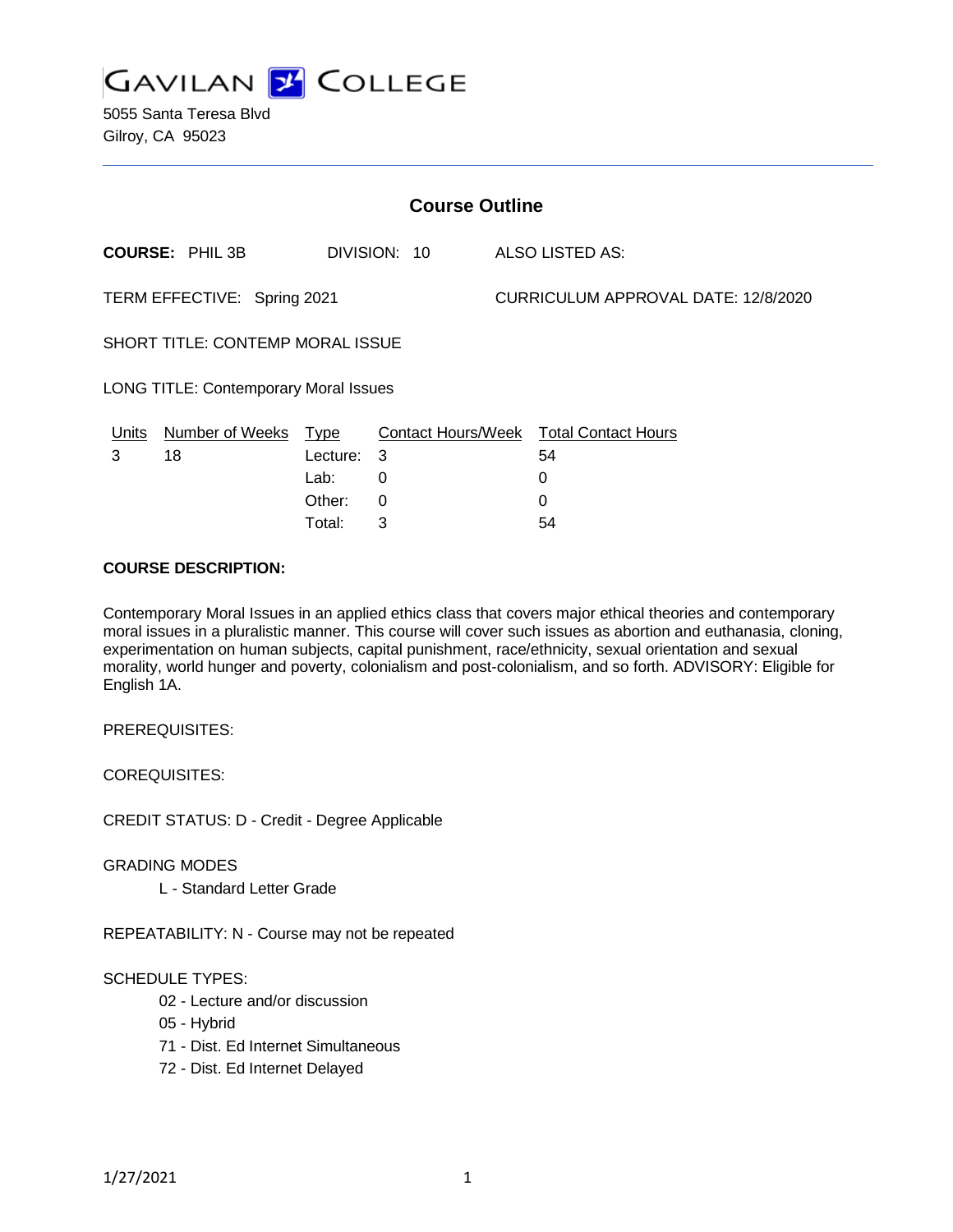# **STUDENT LEARNING OUTCOMES:**

1. Learners will apply theories from moral philosophy to current moral issues.

Measure: Exams, Essays

PLO: 2,4,5

ILO: 1,2,3

GE-LO: a1,a2,a3,a4,a5,a6,a7,a8.a9,c3,c4,c5,c7

Year assessed or anticipated year of assessment: F15

2. Learners will analyze and evaluate selected moral issues, taking into consideration alternative viewpoints, arguments, counterarguments, and real-world implications.

Measure: Exams, Essays, In-class discussions

PLO: 1,2,3,4,5

ILO: 1,2,3,4,6

GE-LO: a1,a2,a3,a4,a5,a6,a7,a8.a9,c3,c4,c5,c7

Year assessed or anticipated year of assessment: F15

3. Learners will examine the views on morality from various cultures, genders, non-Western traditions, and underrepresented groups.

Measure: Exams, Essays, Quizzes, In-class presentations

PLO: 2,4,5

ILO: 1,2,4,6

GE-LO: a1,a2,a3,a4,a6,a7,a8.a9,c3,c4,c5c6,c7,f1,f2

Year assessed or anticipated year of assessment: S15

PROGRAM LEARNING OUTCOMES:

1. Demonstrate knowledge of the basic rules and principles of logic, especially the skill of identifying, analyzing, and evaluating arguments.

2. Demonstrate knowledge of the perennial questions, problems and theories in the major areas of philosophy (metaphysics, epistemology, value theory, logic), including the arguments and

views of the figures in the history of philosophy who address them.

3. Demonstrate proficiency in philosophical writing, which includes presenting and supporting a philosophical thesis and articulating and responding to counterarguments in a way that is clear, concise, accurate, precise, thorough, coherent, and well-organized.

4. Demonstrate the virtues of a critical thinker, including being open-minded, unbiased, intellectually modest, truth-seeking, imaginative, appropriately skeptical, free-thinking, consistent, and empathetic.

5. Demonstrate knowledge of the philosophical views of groups who are unrepresented, disenfranchised, undervalued, and nonwestern.

## **CONTENT, STUDENT PERFORMANCE OBJECTIVES, OUT-OF-CLASS ASSIGNMENTS**

Curriculum Approval Date: 12/8/2020

## **DE MODIFICATION ONLY**

WEEK HOURS CONTENT

1 3 Introduction, morality, ethics, and the world: an

overview of perspectives, agency, pluralism, and

diversity. Moral disagreement, morality as

consequences, morality as act and intention,

morality as character, and how to analyze moral problems.

2 3 Abortion, readings of first hand accounts, the arguments, and a worldview perspective of forced abortion and mandatory limited family size and population.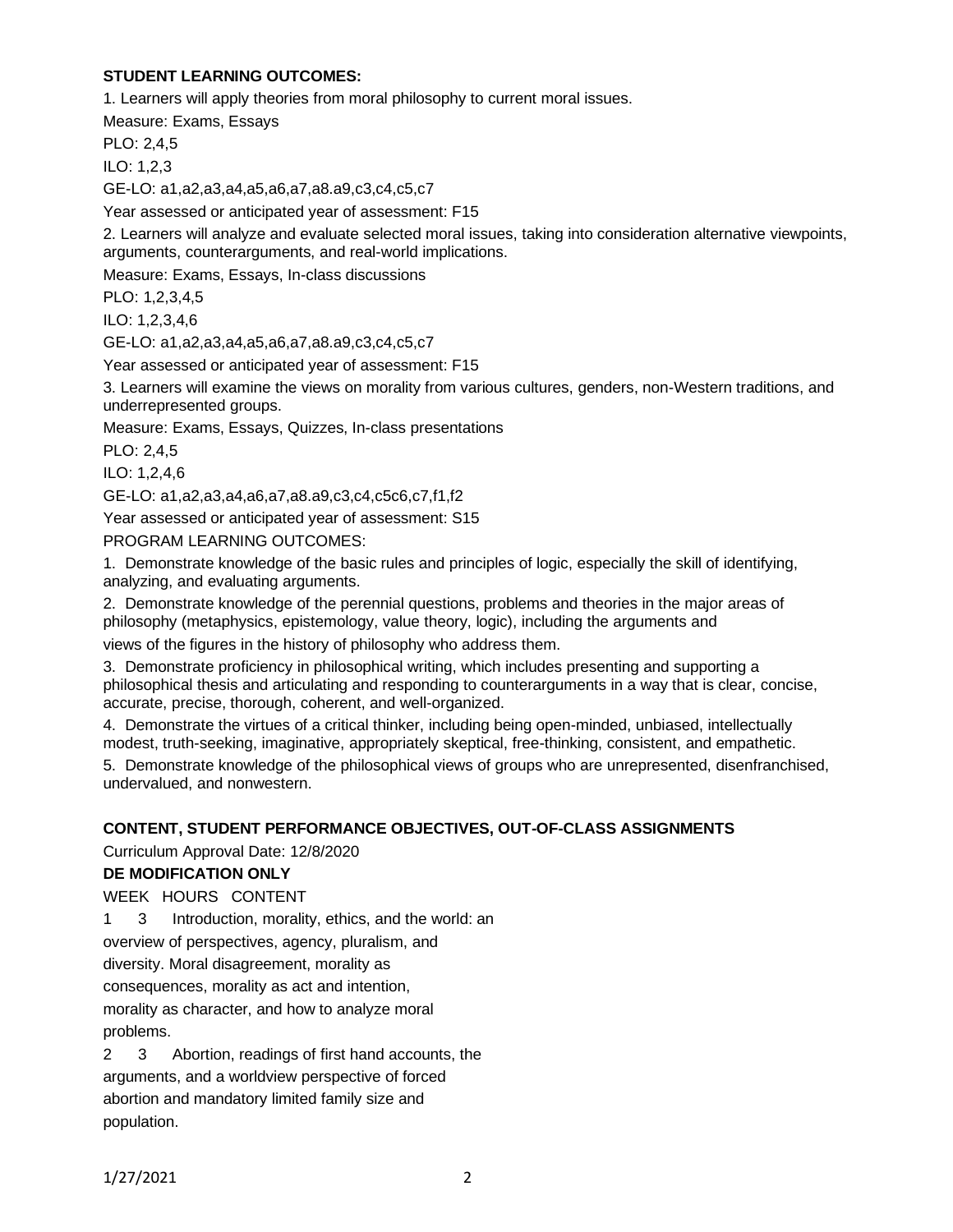3 3 Cloning and reproductive technology: narrative accounts on biocapitalism and biopiracy, the arguments, and an account of these issues in the so-called "third world."

4 3 Euthanasia: narratives, the arguments, and a discussion of Dr. Kevorkian.

5 3 Punishment and the Death Penalty: narrative accounts, the arguments, and a discussion of juvenile crime/ punishment.

6 3 Test 1 follow the first 5 topics.

7 3 Race and Ethnicity: narrative, questionnaire,

arguments on equality, discrimination, preferential

treatment, defining race/ethnicity, dominant hegemony,

west versus east, stereotypes, shame and pride.

8 3 Gender: gender roles and ideals, the role of gender, gender blending, justice/gender/and family.

9 3 Sexual Orientation: multiple orientations, hate crimes, gay marriage, invisibility.

10 3 Poverty and Welfare: narrative accounts, arguments for and against welfare, a discussion of the rationale for poverty. Welfare rights and underclass. Oppression and class.

11 3 Test 2 follows topics 6-10.

12 3 World Hunger and Poverty: imperialism, colonialism and post-colonialism, should the U.S. help other countries?, etc.

13 3 Violence: is non-violence possible? Is violence a

necessary evil? Is there a difference between

different types of violence? What about violent

thoughts, speech, etc.? War/armed conflict, gangs,

etc.

14 3 Environmental ethics: different attitudes toward the environment: ownership versus harmony, various

arguments and challenges to environmental ethics.

15 3 Final Exam follows this material.

Assignments:

In-class writing assignments. Reader response papers. Debates and mock trials. Three Examinations.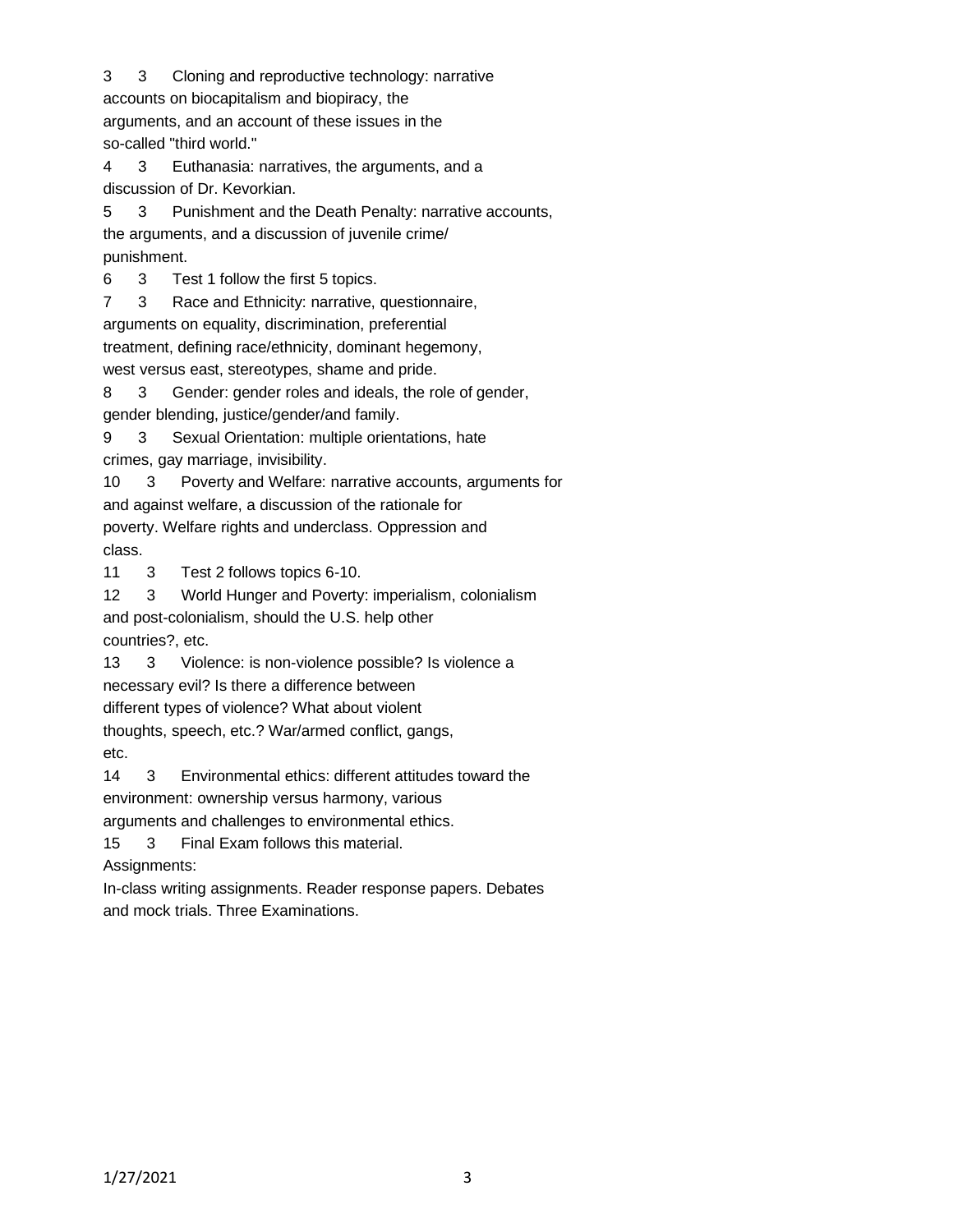## **METHODS OF INSTRUCTION:**

Lecture/discussion, small group work, debates, research project, quizzes and exams

#### **METHODS OF EVALUATION:**

CATEGORY 1 - The types of writing assignments required: Percent range of total grade: 75 % to 80 % Written Homework Essay Exams Term or Other Papers CATEGORY 2 -The problem-solving assignments required: Percent range of total grade: 5 % to 15 % **Quizzes** Exams CATEGORY 3 -The types of skill demonstrations required: Percent range of total grade: 0 % to 0 % n/a CATEGORY 4 - The types of objective examinations used in the course: Percent range of total grade: 0 % to 5 % Multiple Choice True/False Matching Items

### **REPRESENTATIVE TEXTBOOKS:**

Required:

Lewis Vaughn. Doing Ethics: Moral Reasoning and Contemporary Issues, 3rd edition. New York: W.W. Norton & Company, Inc., 2013. Or other appropriate college level text. ISBN: 9780393919288 Reading level of text, Grade: 13+ Verified by: Arturo Rosette/Ryan Scherbart

#### **ARTICULATION and CERTIFICATE INFORMATION**

```
Associate Degree:
       GAV C2, effective 200630
       GAV E2, effective 200630
CSU GE:
       CSU C2, effective 200630
IGETC:
       IGETC 3B, effective 200630
CSU TRANSFER:
       Transferable CSU, effective 200630
UC TRANSFER:
       Transferable UC, effective 200630
```
#### **SUPPLEMENTAL DATA:**

Basic Skills: N Classification: Y Noncredit Category: Y Cooperative Education: